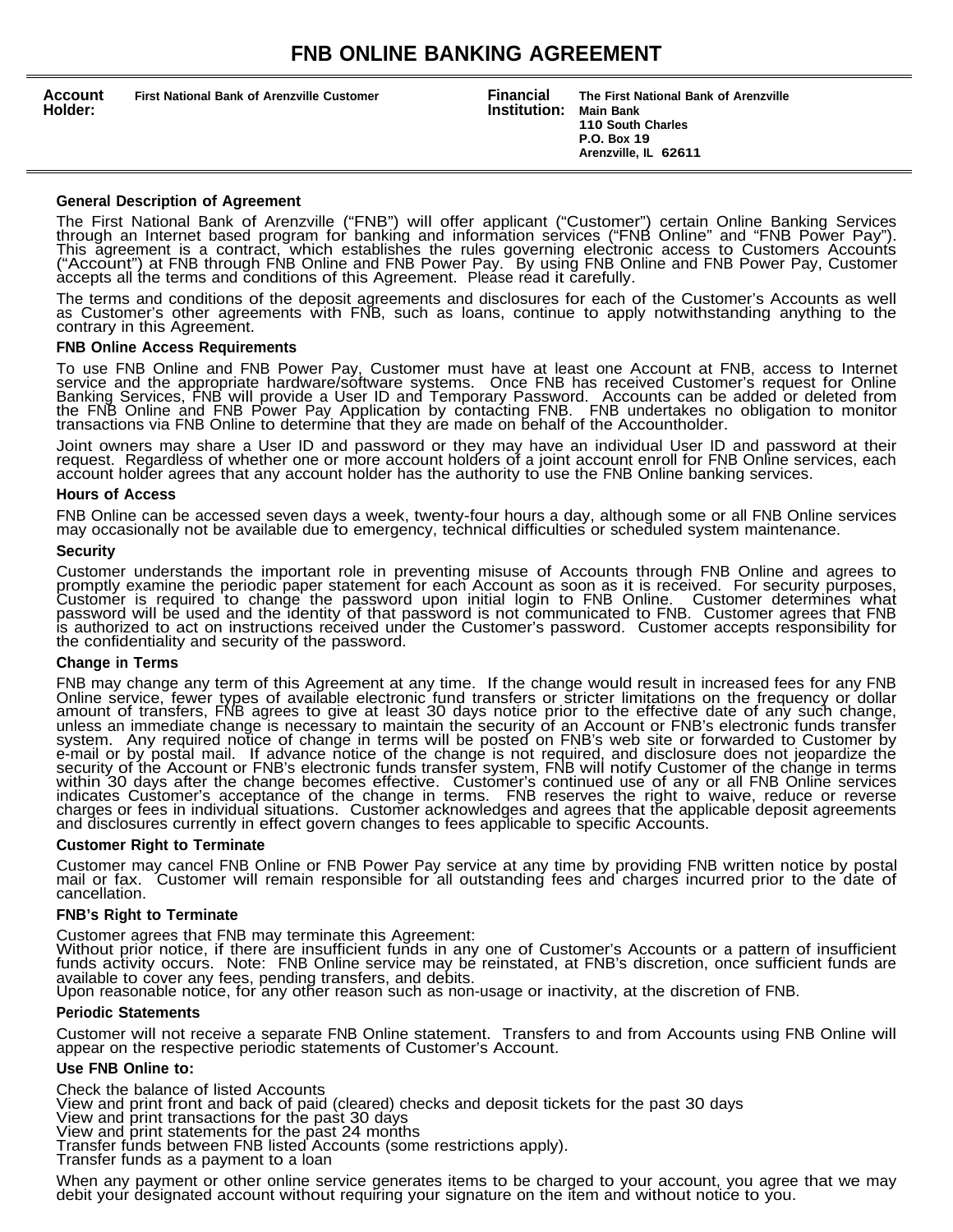# **Transfers**

The numbers of transfers from Accounts are limited pursuant to the terms of the applicable deposit agreement and disclosure for those Accounts as follows:

Passbook Savings – During any calendar month, you may not make more than six withdrawals or transfers to another deposit account of yours or to a third party by means of a preauthorized or automatic transfer (including cash management), telephone order or online banking transfer. If you exceed the transfer limitations, your account will be subject to closure. Although you may have unlimited ATM withdrawals, in person withdrawals and automatic withdrawals to make loan payments at this institution without being subject to closure, FNB does charge a per transaction fee for withdrawals of any type in excess of six per month.

Preferred Parking MMDA – During any statement period, you may make three withdrawals with no charge. A per transaction fee will be charged for withdrawals of any type in excess of three. During any statement period, you may not make more than six withdrawals or transfers to another account of yours or to a third party by means of a preauthorized or automatic transfer (including cash management), telephone order or online banking transfer. If you exceed the transfer limitations, your account will be subject to closure or reclassification by the financial institution

Transfers initiated through FNB Online before 2 PM (Central Time) each Monday through Friday ("Business Day"), excluding holidays, are posted to the Customer's Account the same day. Transfers completed after 2 PM, excluding holidays, will be posted on the next Business Day.

If a hold has been placed on deposits made to an Account from which Customer wishes to transfer funds, Customer cannot transfer the portion of the funds held until the hold expires.

Upon completion of a transaction to transfer funds using FNB Online, a confirmation number will be given. You should record this number, along with the scheduled date and transaction amount in your account register (or other permanent record), because this will help in resolving any problems that may occur. No printed receipts are issued through FNB Online.

# **Liability for Failure to Make a Transfer**

If FNB does not complete a transfer to or from Customer's Account on time or in the correct amount, which Customer has properly instructed, FNB will be liable only for the amount of the funds, which were not transferred. However, there are some exceptions for which FNB will NOT be liable:

If sufficient available funds are not in the Account to make a transfer.

If a legal order directs FNB to prohibit withdrawals from the Account.

If the Account is closed, or if it has been frozen.

If the transfer would cause the balance to go over the credit limit of an established line of credit or the credit limit for any credit arrangement set up to cover overdrafts.

If Customer, or anyone authorized by Customer, commits any fraud or violates any law or regulation.

If any electronic terminal, telecommunications device, or any part of the FNB Online electronic funds transfer system is not working properly when the attempt to initiate the transfer was made and Customer reasonably suspected that there was a problem or that the transfer might not have been initiated, but FNB was not notified. If the on-screen instructions were not properly followed for using FNB Online or a transaction confirmation screen

was not received.

If circumstances beyond FNB's control (such as fire, flood interruption in telephone service or other communication lines) prevent the transfer, despite reasonable precautions taken by FNB.

If you negligently or intentionally share your ID and password, or you do not report immediately any known theft of your ID and password, leading to unauthorized access to accounts.

If you leave your computer unattended in the middle of a banking session that results in unauthorized access to your accounts.

If you do not sign off after completing your banking session before visiting other Internet sites.

# **FNB Power Pay**

Customers may choose to use FNB Power Pay to make one-time or recurring payments online to companies or individuals (Payees). Bill payments made through FNB Power Pay are processed in one of two ways:

Electronic Transmission – Payments made electronically (Payee available on data base) are processed the same business day if the request is made before 12 Noon (Central Time) excluding holidays and weekends or on the date scheduled and require a lead-time of three to five business days before the due date. Payments made electronically will be deducted from the Account on the process date.

Paper Check – Payments made by check are processed the same business day if the request is made before 12 Noon (Central Time) excluding holidays and weekends and require a lead-time of seven to ten business days before the due date. Payments made by paper check online will be deducted from the Account when the check is presented for payment.

Payments initiated through FNB Power Pay which would result in an overdraft of Customer's Account, may at FNB's discretion be returned as unpaid and the Customer may incur the assessment of applicable return check fees pursuant to the terms of the deposit agreement for that Account. In the event that FNB opts to pay, Customer may incur the assessment of applicable overdraft charges pursuant to the terms of the deposit agreement for that account.

# **Stop Payment Requests**

Customer may initiate stop payment requests via FNB Online only for paper checks written on Customer's FNB Accounts. ACH Stop Payments are NOT allowed online.

The stop payment must precisely identify the name of the payee, the check number and the amount and date of the check. The stop payment must be printed and given to FNB in person, by mail or by fax within 14 days. Customer will incur stop payment charges as per the terms of the deposit agreement for that Account.

A stop payment request will expire and become null and void six months from the date received, unless revoked or released prior to that time or unless renewed for additional periods of time. Reasonable notification of stop